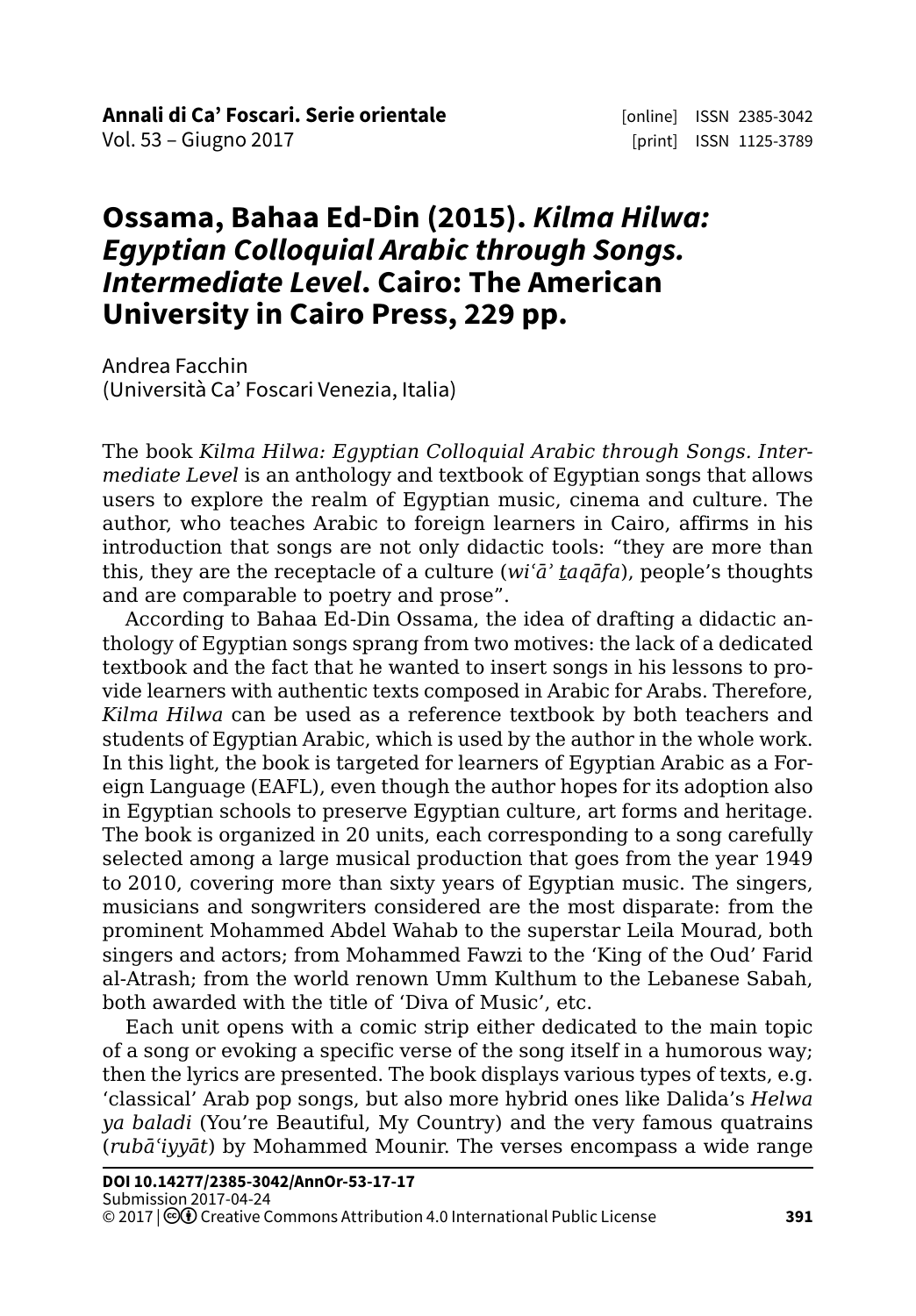of themes. Songwriters describe the romantic love for their sweetheart, kindness, passion; they formulate teachings for kids, but also speak about nostalgia for the country (*ḥanīn*) and the past (*nūstālğyā*), social problems like violence, hardship, poverty, selfishness, etc.

The new vocabulary is then presented, followed by a brief written comment by the author on the song, its lyrics and atmosphere, while also providing information on Egyptian culture, history, cuisine, cinema, television series, theatrical plays, etc. With this in mind, the book focuses the study of the language within Egyptian culture and the country's recent history. The author, in fact, encourages the study of culture and art along with language, a position that links Ossama to other Arab scholars of Teaching Arabic as a Foreign Language (TAFL), who stressed the bond between language and culture in the past and maintained that culture is a fundamental aspect in language learning. Hence, when commenting the recent success by Reham Abd Elhakim *Bi-l-waraqa wa-l-qalam* (By Paper and Pen), the author takes advantage of the lyrics stressing certain distinctive cultural traits of Egypt such as hospitality (*ḍiyāfa*) and kindness (*karam*). Through other songs, he highlights some happenings that marked Egypt's recent history, e.g. the Suez Canal nationalization, population explosion, etc. Moreover, at the beginning of each unit, QR codes allow users to quickly find the songs on SoundCloud and their videos on YouTube. Through this, students are encouraged to practice pronunciation, but can also actually watch what has been described in the song's comment, gaining insight on Egyptian cinema, television series and theatrical plays. For instance, the second unit features the song *Alf layla wa-layla* (A Thousand and One Nights), which is both a hit by Samira Said and the theme song of the television series (*musalsala*) starring Naglaa Fathi in the role of Shahrazad, first broadcasted in 1981. This can easily bring students to gain access to other authentic texts that are not only songs but also movies, soap operas, videos on the internet, etc.

After that, observations on lexicon, grammar and – again – culture are given, followed by a series of exercises: e.g. written comprehension, true or false, cloze, multiple choice, grammar check, oral (*munāqaša*) and written production activities. As a whole, the book can be used in classroom practice but also for self-study, even though keys to exercises are not included at the end of the book. A series of appendices (short biographies of singers, musicians and songwriters; English translations of the songs; a short list of references and the links to the songs on YouTube and Sound-Cloud) concludes the volume.

*Kilma Hilwa* appears a well-structured textbook. Songs are introduced gradually, from the easiest to the most difficult; nonetheless, as Ossama affirms, one can also study them chronologically thanks to the timeline in which songs are organized from the oldest to the most recent.

We should note that this second option is demanding for intermediate